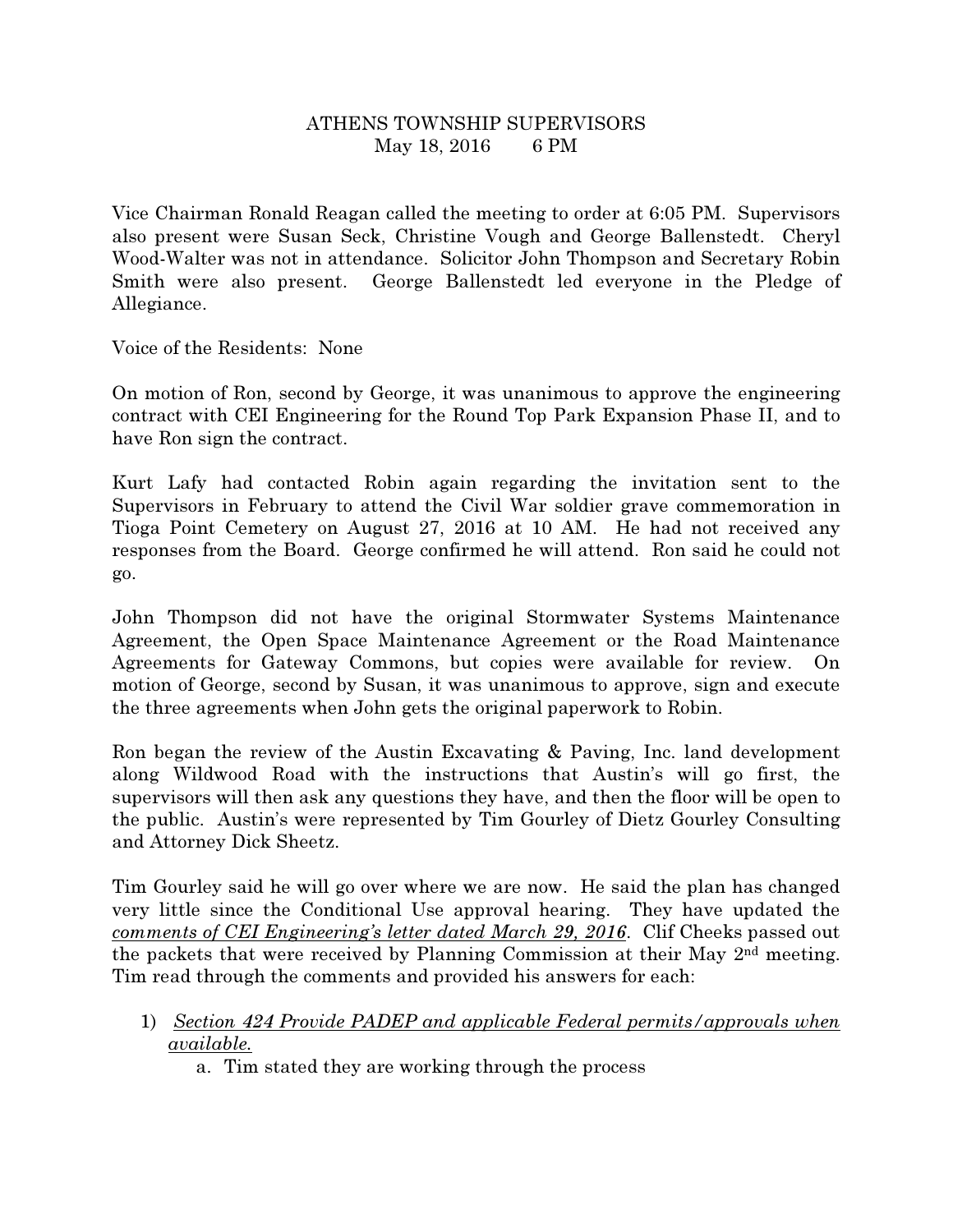Page Two Athens Township Supervisors May 18, 2016

- 2) Section 424.B.1 Identify the township roads that will be utilized by normal truck routes. Provide information necessary for bonding
	- a. Tim said they will use Wildwood Road, Shepard Road and Cayuta Street.
- 3) Accessory storage trailers provide information regarding construction trailer and storage trailers proposed for the site. Permits will be required, coordinate with Zoning Department.
	- a. Tim said they acknowledge they need to be permitted and in compliance with the floodplain regulations.
- 4) Section 202.A.1 Provide title block with the plans, stating the Preliminary stage of submittal

a. Done

- 5) Section 202.A.9 Provide boundary of 100-year floodplain. a. Done
- 6) Section 202.A.9 Provide information regarding the possible floodplain elevation as it correlates to the proposed earthen berm elevation surrounding the mining area. Will flood elevation enter mine area or be held by berm?
	- a. Tim said the berms around the site will not hold floodwater out. The existing drive elevation is 766 and 770 is flood level, so it will flow into the mine 4 feet.
- 7) Section 202.A.10 Provide additional grading information for the entrance to better understand its role as a potential inlet (flood event) and discharge for receding floodwaters.
	- a. Narrative was submitted to Skip
- 8) Section 408.B.5 Provide discussion regarding the interim stages of stormwater flows as separate phases are developed (i.e. wetland D drainage area is truncated with berm)
	- a. Tim said they looked at 8 phases and added additional features and access. In Phase I the perimeter berm will be around 3 homes. Tim went through each phase and discussed berm placement and stormwater sump. Completion will be the reclamation plan they originally proposed, and berms will be graded to the minimum grade.
- 9) Section 409.B Include Wetland Indemnification Statement on plans a. Done
- 10) Section 409.D Provide approvals by PADEP and USCOE for the proposed disturbance of wetlands when available

a. Will provide.

11) Will a Phase I Archeological survey be required per the PHMC?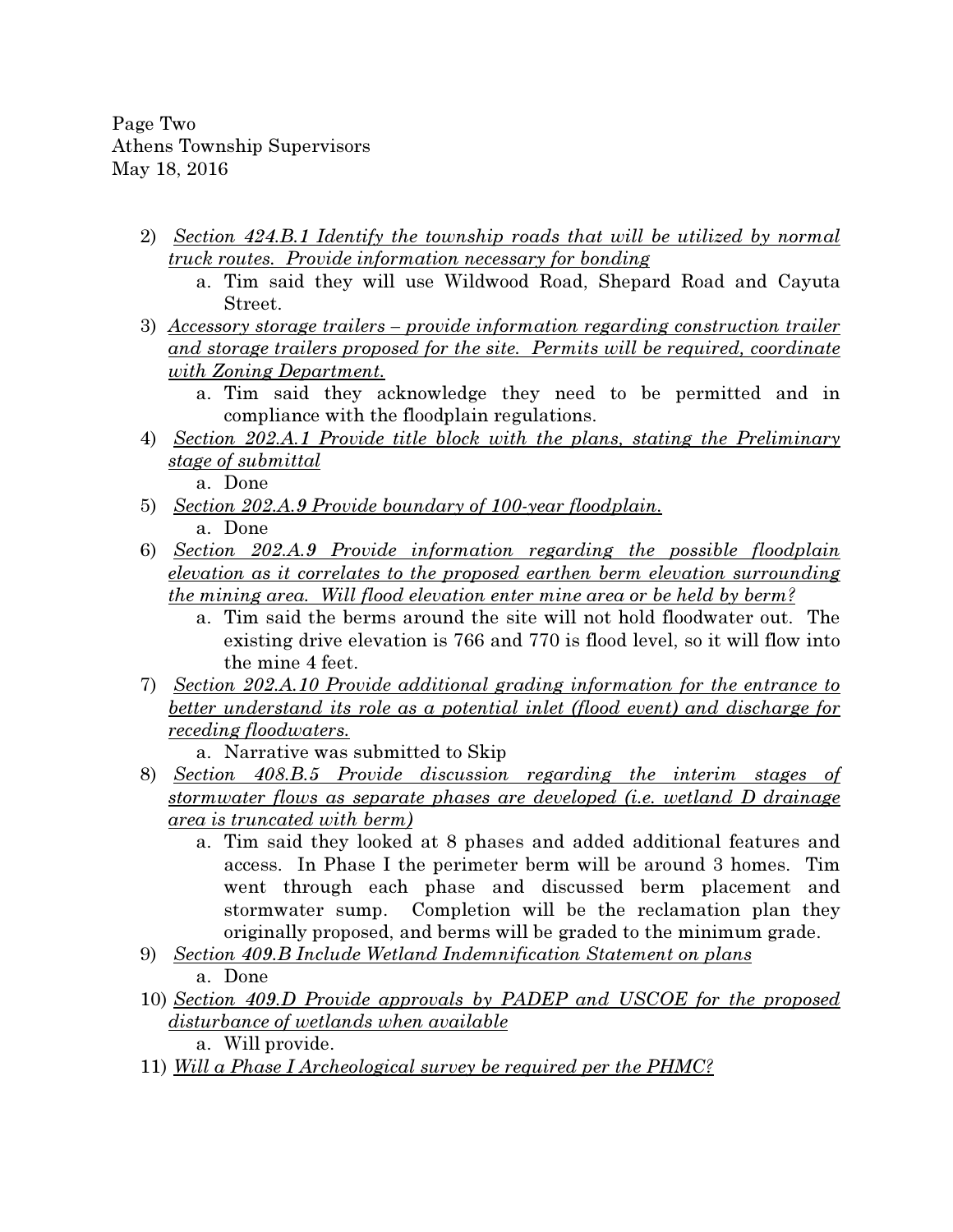Page Three Athens Township Supervisors May 18, 2016

- a. They are evaluating at this time. They will have to do a Phase I if they do a phase that disturbs a wetland.
- 12) Provide some additional information regarding internal circulation/site access. There appears to be no break in the berm nor access road to bench elevation 760'

a. Shown

- 13) Will berm be installed around the entire perimeter of all phases or will it be around each phase, and then moved? Is there enough material to create entire berm (too much material)?
	- a. Tim said berms will be done for each phase to minimize the amount of disturbance.

Comments from Planning Commission meeting of April 4, 2016:

1) Road evaluation for bonding

a. Tim said this will be addressed with the Hunt Engineering study

- 2) Additional screening for the Campbell property a. This will be done
- 3) Note right-of-way width of Wildwood Road a. Tim said it's on the plans
- 4) Provide additional grading information for the entrance a. Tim said this is done and has been approved by Skip

Tim said they have addressed all they can at this time. Ron asked if any of the Supervisors have questions. Clif Cheeks said they will need zoning permits for accessory structures.

George asked what the supervisors do with the road study once it is done? Ron said we will decide what we and Austin have to do.

Attorney Jon Foster, representing 35 residents and their families from Wildwood, said he is curious regarding what the Hunt Engineering study will do and about getting together with the developer. Ron read the Hunt proposal. They will be doing 5 bores and will be doing a test to check the stability of the subgrade.

Jon Foster asked if there will be bores on Wildwood Road and Ron said yes.

Jon Foster asked if there is something in question as to road suitability. No answer. He said the 25-ton weight limit was determined by Municipal Solutions,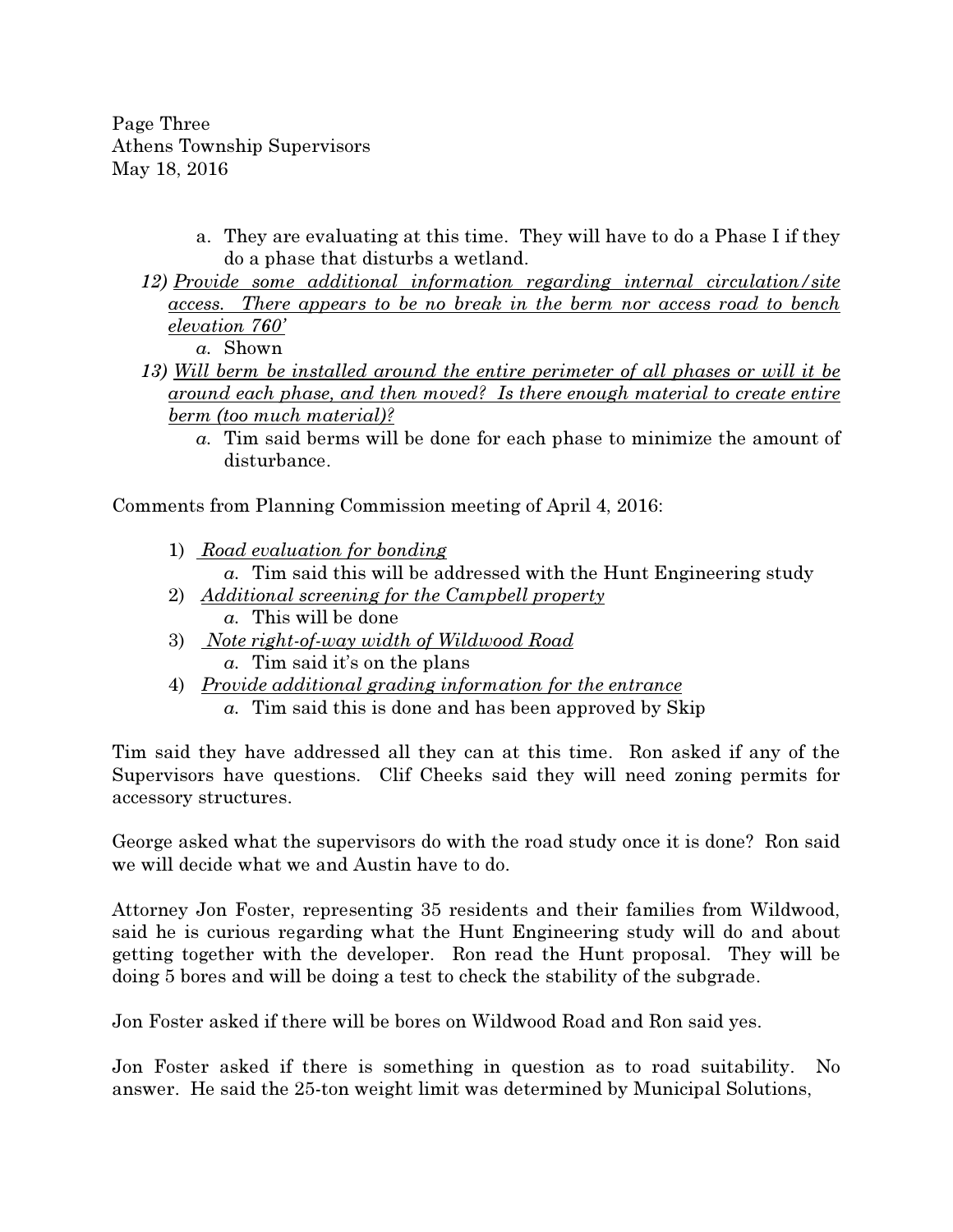Page Four Athens Township Supervisors May 18, 2016

however no testing was done. Jon asked if the trucks will weigh between  $35 - 37$ tons and the answer was yes.

Jon Foster asked if there was a question on the adequacy of the road and Ron said that's why the study.

Jon asked if there were concerns about the road width and Ron said the road needs to be maintained – we need to bring it back to the proper width. Jon asked if this would be the entire road and Ron said if need be.

Jon asked if the road was surveyed. Tim Gourley said no, just a boundary survey of the site was done. Jon asked how the 16-1/2 ft. on each side affects trees, etc. Tim said all improvements will be on their land outside of the right-of-way (ROW). He also said they did not survey the whole road.

Jon said there are 55 utility poles – will they be moved? Who pays for that? Ron said he doesn't have an answer. Jon asked what they will do at the swamp and there was no answer.

Jon asked if this is the only township road they are widening, and Susan said no, they are doing through the township.

Jon said a road that serves 20 or more houses is considered a minor collector street in the SALDO. He asked how you fit a 36 foot road into a 33 foot ROW? He was told this is an existing road. Jon asked if, because this is a new development going in, will it have to be brought up to spec? (no answer)

Jon said in section 104H of the SALDO, you have to "ensure that the cost of design and installation of site improvements in proposed subdivisions and land developments be borne by the developer rather than the pre-existing Township residents". Ron said when the study is done, they will sit with the developer.

Jon also stated the SALDO requires you to follow the Zoning Ordinance. He said in Section 424B it states, "Mineral extraction operations shall abut on or provide direct access to a street or highway capable of accommodating heavy trucks and employee traffic. Truck access to any excavation site shall be arranged to minimize danger to traffic and nuisance to surrounding properties". Why didn't you do this at the Conditional Use hearing? Ron said they are trying to minimize the impact.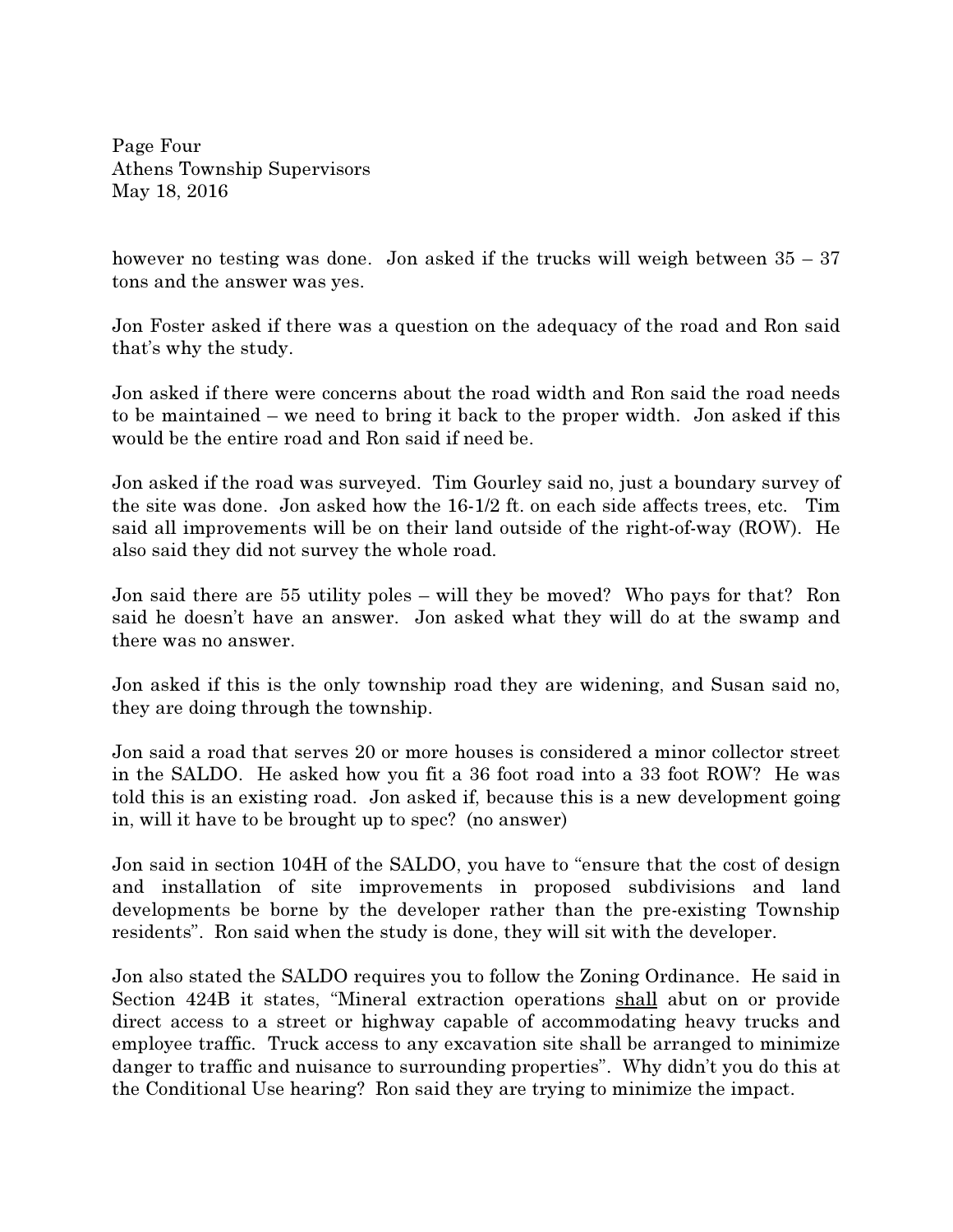Page Five Athens Township Supervisors May 18, 2016

Jon said the issue of accommodating traffic has to be taken into consideration at the Conditional Use hearing and again in the SALDO review. Will you consider this? Ron said they'll work with the developer.

Jon said if you had the quote from Hunt Engineering back in July, why was this not taken care of before the October decision? Ron said he has no answer to that.

Jon Foster handed out a memo outlining what sections of the SALDO apply to this development, and addressed each point. A copy of this memo is included in these minutes as Attachment #1 (4 pages). Jon said Section 101 states the Supervisors are charged to "promote and protect the health, safety and general welfare of the residents of the municipality". The remaining sections of Attachment #1 state that the Supervisors need to follow their ordinances; take every precaution to preserve natural and historic features; observe street standards; protection of private water wells and wetland areas; also follow Industrial land development criteria; and assure that mineral extraction operations shall abut a road capable of accommodating heavy trucks and employee traffic. Jon asked if the Planning Comm. or Supervisors will take your ordinances into consideration. (no answer).

Jon said Tim had previously stated that he thinks DEP will come back and have them do a survey of all the wells. Tim said yes, he believes they will.

Tim Gourley said they have submitted a pre-application to DEP. When they submit their formal application, a public hearing will be held. Tim added that they have a 1-year window to address the DEP comments from the pre-application. Jon Foster asked if they will do this same process with the air quality permit and Tim said no. Tim said they understand they will not get their zoning permits until they are in compliance with the zoning ordinance.

Jon asked when the board will make that decision if the road is okay and Ron said after the road study.

Jon submitted a memo to the Board that includes Lake Randall's (residents engineer) and Tim Gourley's traffic information. This is included in the minutes as Attachment #2 (19 pages).

Jon asked if the Archeological Phase I is a USACOE issue, and Tim said it was. Jon then asked about the PHMC. Tim said they received a letter back from them that a Phase 1 study is recommended but not required. If a federal permit is required for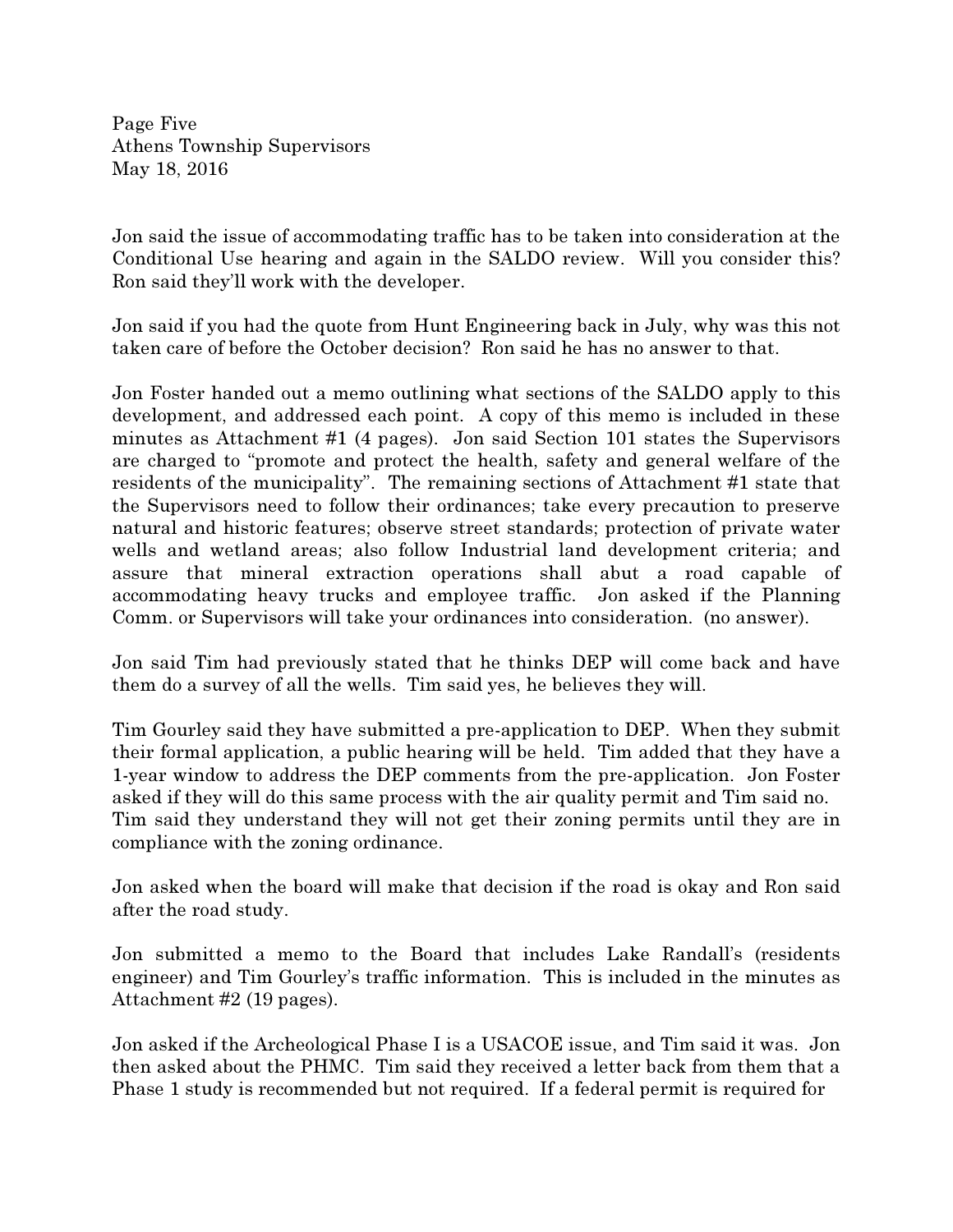Page Six Athens Township Supervisors May 18, 2016

anything, they will need to do that. ACOE is driving it, but PHMC will be overseeing it and clearing it.

Jon asked in what phase the berm would be installed for the Rude property. Tim said they will do the whole back section before the berm is constructed. Jon asked about fencing and Tim said they will not fence the whole thing – just the active highwall areas.

Jon commented that they are working with the township supervisors to get the study to show if it can handle the weight and Tim said yes. Jon asked if the 33 ft. ROW is shown on plan and it is. Jon asked if the cartway is shown and Tim said it is not. He said it's anywhere from 18 – 20 feet.

Jon asked if the 33 ft. ROW goes into the wetland and Tim said no.

Jon submitted a handout on silica/dust and said he applauds the supervisors for getting a cab on their new roller to keep their employees from the dust. He said OSHA has new requirements and referred to the handout he gave them. The handout is included as Attachment #3 (3 pages) in these minutes. Jon said he has no further questions or comments.

Marion Campbell, Wildwood Road, said she has lived there 65 years. No one has ever cared about this road. Why now – to accommodate this business?? Susan said a lot of roads have not been maintained. Marion asked Susan if this would have been done if this operation was not planning to locate here and she said yes, it would have been done. Marion said she did not appreciate Mr. Reagan's cavalier attitude when he states they will be coming through and taking what is needed and some of the neighbors won't like it.

Ron asked the Board if they have any more questions or comments. George said he thinks we need to revisit this as a group after the study is done to see what it says. Once we give preliminary approval we can't go back. Gourley has done a good job, but what if the road needs major improvements?

Attorney Sheetz said, on behalf of Austins, they have filed all the necessary papers. They have always maintained they are prepared to meet any contingencies the supervisors need to be met. They have gone out of their way to see the township is satisfied. He added that Industrial development plans don't apply here – your definition doesn't fit. He asks that the board give approval.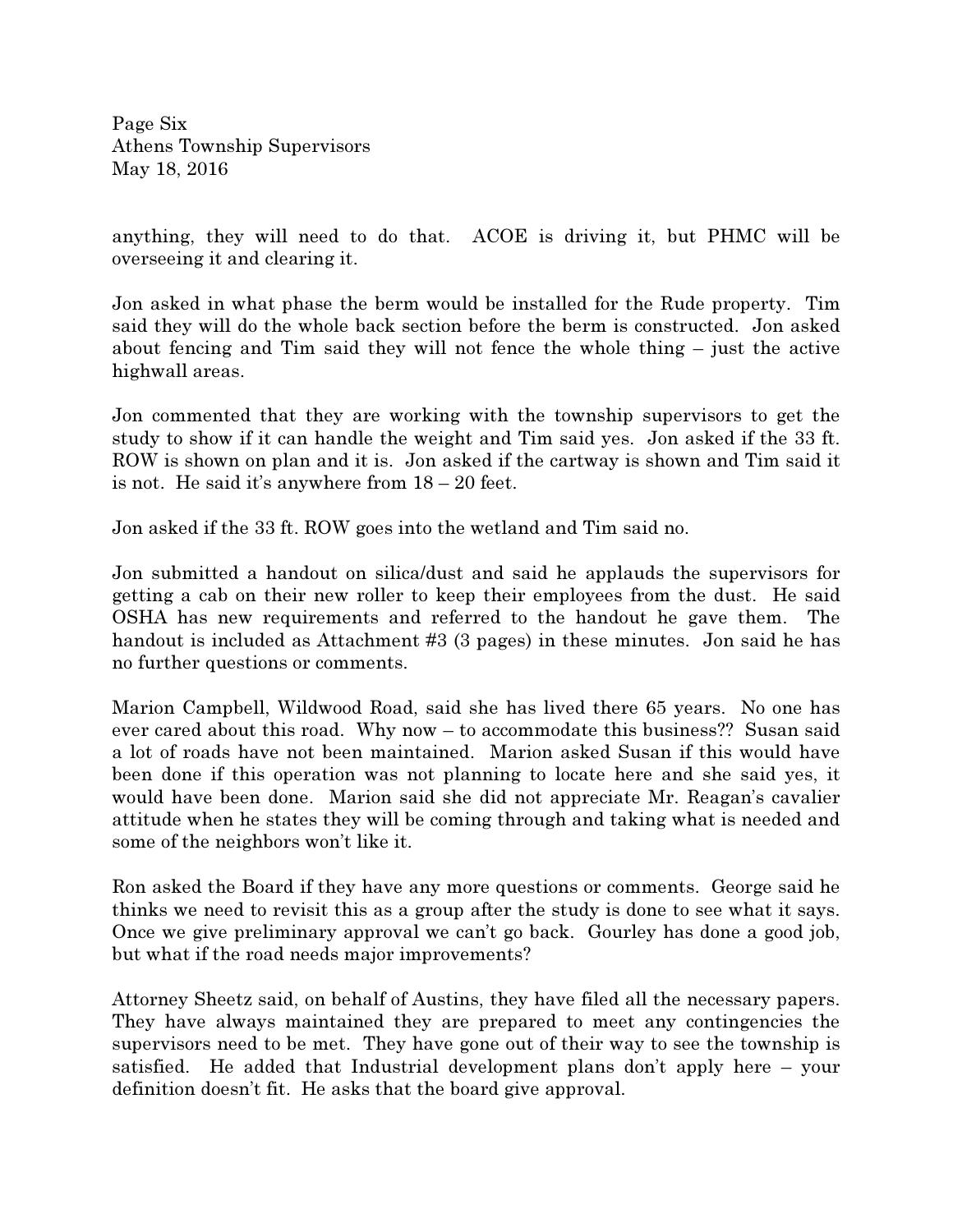Page Seven Athens Township Supervisors May 18, 2016

Ron asked if we are the first part of the process and was told yes. Tim Gourley said if they can't meet the zoning ordinance, they can't apply. Tim said they've received zoning approval with the Conditional Use approval. They are trying to please everyone.

Jon read the definition of Industrial development which does include mineral extraction operations.

Jon said the Board gave Conditional Use approval which is being appealed by the residents. The hearing will be before Judge Smith on June 8th. Jon feels it would be proper to table this before it goes further. His clients have spent a lot of money on this for him and for their engineer.

George asked Clif about the final plan approval. Clif said they will have to ask for a 5-year extension every 5 years until their 20 year project is complete.

John Thompson asked Attorney Sheetz if he had any comments. He stated that the Planning Commission gave this unanimous approval and would like the supervisors to approve this.

Mike Austin said it's not just us using the road. The township plows go out there – he's not the only one. He also said they will try to keep it all Ag use as long as they can. He would hate to see the residents meet the plow or Ag machinery on that road. He said he can only imagine what it must be like meeting a snowplow.

George asked if the bond is set by what the study shows. John said you have to get a handle on the weight limit of the road. Robin said you can only request a bond amount of \$12,600 per mile. The road from the bad intersection east to the pit driveway is only about 8/10 of a mile, so your bond would be around \$10,000. You are responsible for keeping track of the damage of the road and asking Austin to fix it before you get \$10,000 damage. If they won't fix it, you use the bond. George asked if once they're on Cayuta Street, do they have to deal with Sayre? Mike Austin said he has talked with Blaine Lathrop and Dave Jarrett and they have no problem.

Ed Campbell of Wildwood Road asked how far did you go on Wildwood Road when you were on your road inspection Monday? Ron said they went to Winding River Drive. Ed said if you had gone around the curve to the end of Wildwood Road, people's houses are close to the road. Why didn't you go to the end? Ron said "I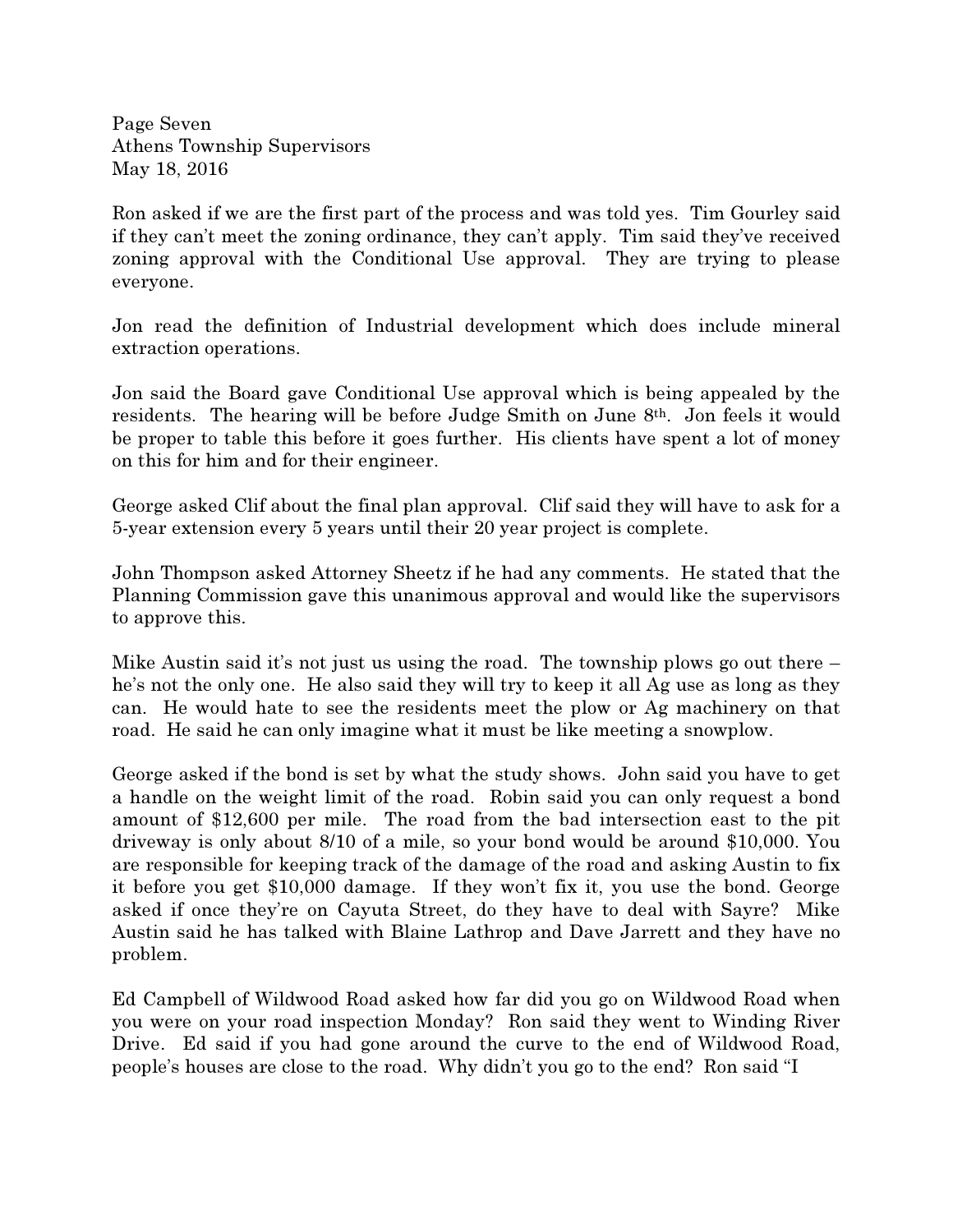Page Eight Athens Township Supervisors May 18, 2016

don't know". George said it was getting dark. Ed asked if there was any other reason why? Christine said she has driven to the end herself and it is very narrow.

Ed Campbell asked if the township was going to widen the road all the way to the end and Ron said no, only as far as the development driveway. Marion Campbell asked why not go all the way out?? Susan asked if anyone in attendance lived out that way and no one did. She said if the engineer comes in and says it should be a 5-ton weight limit, it can't be feasible for Mike to go forward.

George asked can't we do the study first and Ron said if we want to pay for it. George asked if we can pay upfront and have Austin reimburse the township. Jon Foster asked if they would be giving him preliminary approval contingent upon him paying for the road study?

Ron Reagan said we've had this quote for the road study since July and should have done the study back then. Now we have to take action. If we deny it, we need good reasons. We need to move on with this. No executive session. We need to decide.

Christine asked Jon Foster (about the article) if there are concerns regarding substances in the air coming to the residents. Jon said there are 300,000 workers and 2-million construction workers that are exposed. OSHA has a real concern with silica. Limiting it would be the best thing. Will workers of the mine have masks? Tim Gourley said MSHA will be monitoring personnel onsite, not OSHA. The onsite workers will be subject to these regulations. Jon said the Federal government is finally concerned with dust exposure. George said what about people on the dirt roads. Bob Sheetz said it's interesting that mining doesn't apply under OSHA – mining has its own regs.

George asked what would be appropriate conditions in reference to the road study. Susan said he won't take a wheelbarrow out there…. Hunt will give a recommendation as to what the weight limit should be and what needs to be done.

Ron said keep in mind that we do have zoning. If we didn't have it, Austin would be digging right now. We've had zoning for 15 years. Nothing has changed. This has been a gravel pit. Robin said this was a small gravel pit pre-zoning.

George asked about the cost of the study. Tim Gourley talked to Chris Wood and he said the cost would be about the same. Jon Foster asked how long the study will take and Tim Gourley said about a month.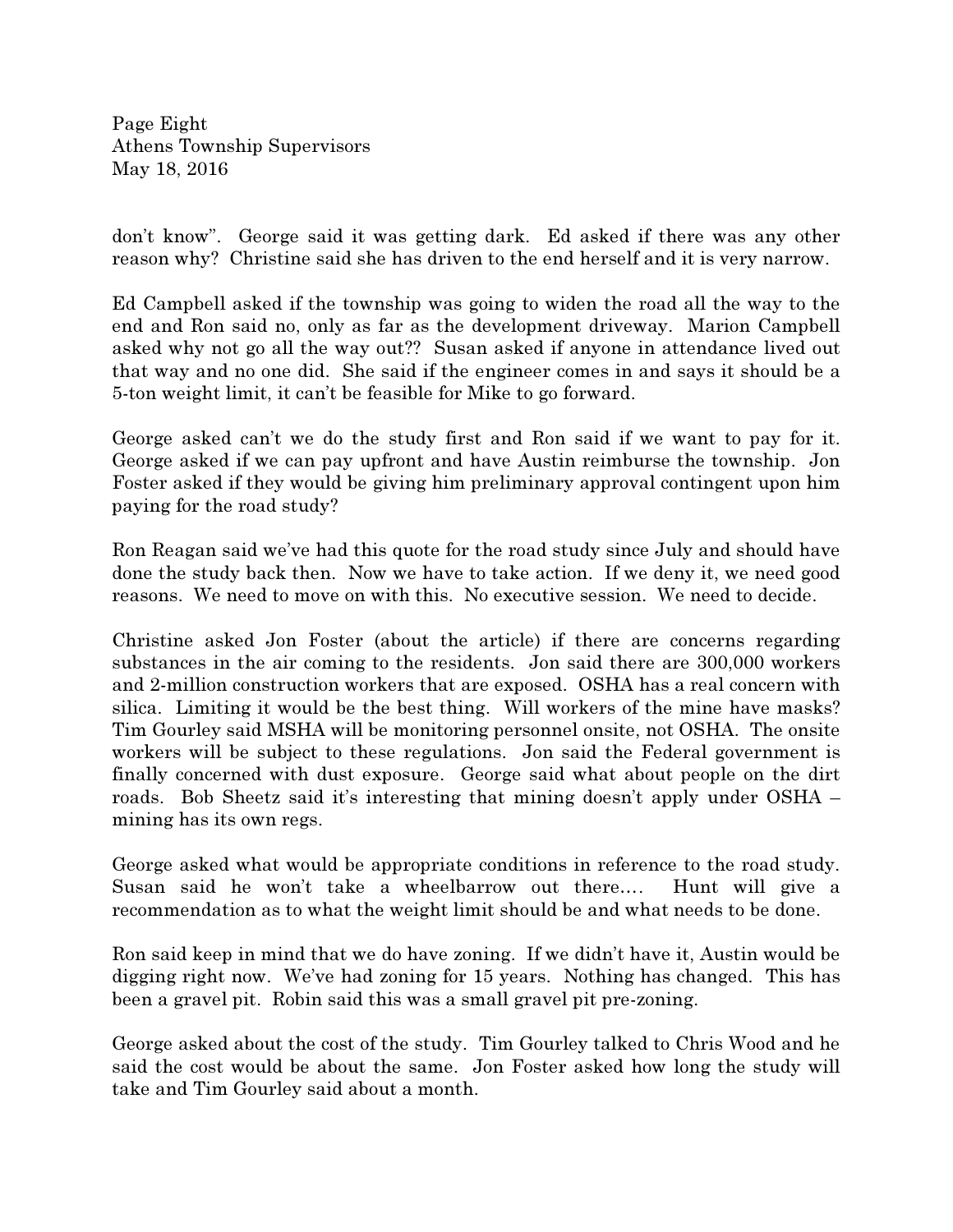Page Nine Athens Township Supervisors May 18, 2016

Ron went through the deficiencies and asked for copies of all the submissions.

Tim Gourley said the DEP mining permit is the only one that requires a public hearing. Christine asked how you know if it will need a public hearing. Tim said they will advertise for 4 weeks in the local paper. Then there will be a 30-day comment period for written complaints. He said DEP will decide whether or not a public hearing would be required by the number of letters they get. He said from what they've seen so far, there will be a hearing.

Jon Foster asked what leverage the township has if you approve it and they say they're not going to do the improvements? John Thompson said it depends on how you make the motion.

George questioned if this would be feasible if Hunt says the road is a 5-ton rating. Is there a guideline that says you can't do the project after this limit? Jon said \$10,000 is not going to fix your road. He added Mile Lane Road has a 10-ton limit.

Ron made the motion to grant preliminary approval subject to the following conditions:

- 1) We undertake the road study at the cost of the developer.
- 2) Mike provide a bond for the township roads traveled.
- 3) Approval is contingent upon the developer working with the township to incorporate the proposed improvements recommended by the road study.
	- a. Attorney Sheetz said, "What does that mean"?
	- b. George said, "Share the cost"?
	- c. Ron said, "We can throw that word in there"
	- d. Robin said, "The township would share the cost"???
	- e. Attorney Sheetz was curious regarding the contingency if it's above what it's currently set at.
	- f. Ron said there's no way PennDOT went around doing core bores.

Austin's asked how much the township plow weighs that does that road. Susan said 17,500 lbs (approx.). They said they are asking about when it's loaded. Ralph Blowers was in attendance (he plows the Wildwood area) and said the 17,500 IS when it's loaded – they only take a single-axle out there.

Susan seconded Ron's motion and it passed, with Christine opposed.